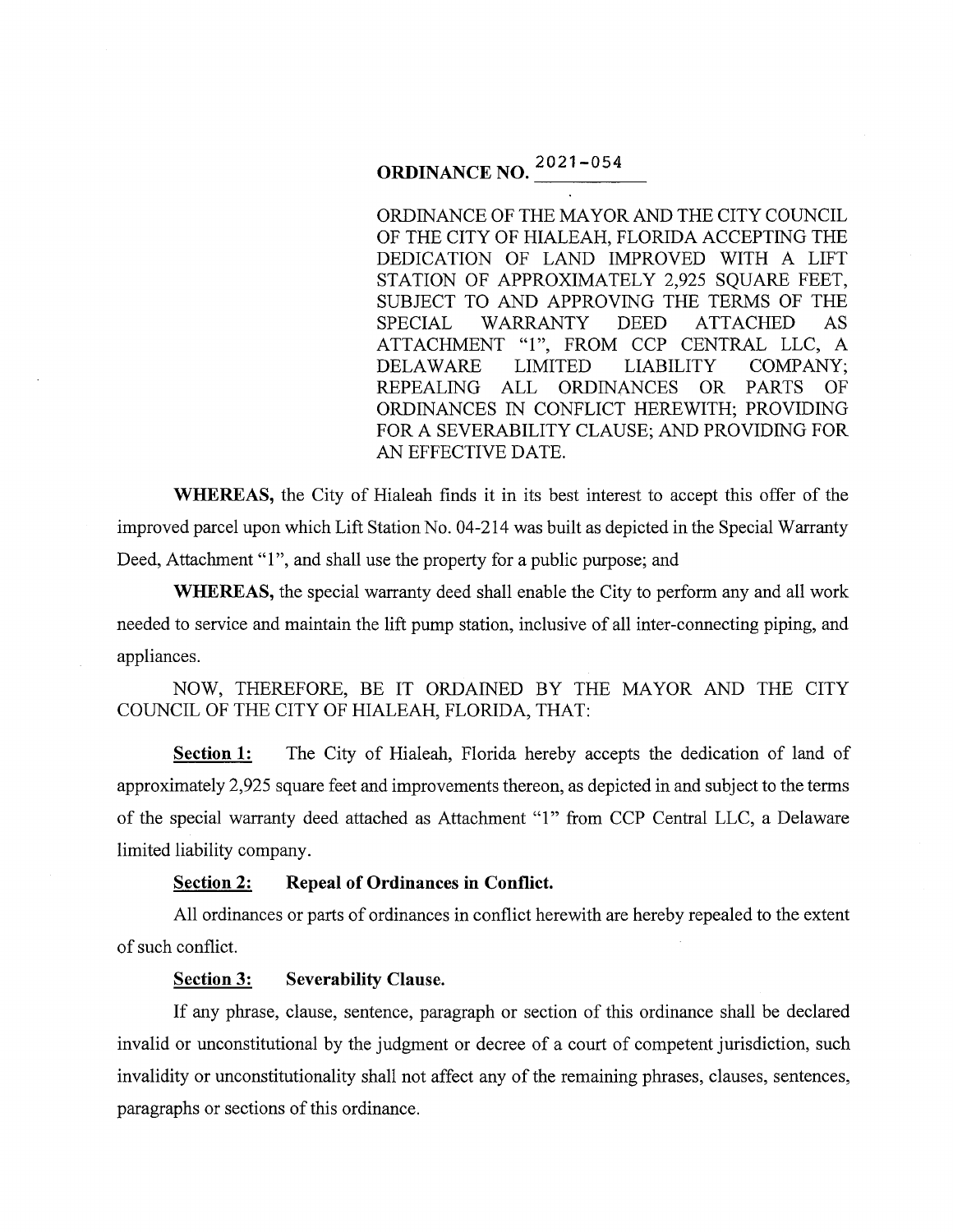## Ordinance No. 2021-054 Page 2

#### **Section 4: Effective Date.**

This ordinance shall become effective when passed by the City Council and signed by the Mayor or at the next regularly scheduled City Council meeting, if the Mayor's signature is withheld or if the City Council overrides the Mayor's veto.

PASSED and ADOPTED this  $25$  day of May  $\qquad \qquad$ , 2021. Monica Perez Council Vice Presid Approved on this  $\Box$  day of  $\Box$   $\Box$   $\angle$   $\angle$   $\angle$   $\angle$  2021. Attest: Marbelys Fatjo, City Clerk Mayor Carlos Hernandez Ordinance was adopted by 4-0-3 vote with 6 form and legal sufficiency: Approved as Councilmembers, Garcia-Roves, Hernandez, Perez and Zogby voting "Yes" and with<br>Council President Tundidor Council President Tundidor, Council Member De la Rosa and Council Member Lorena E. Bravo, City Attorney Cue-Fuente absent. S:\DJ\ORDINANCRS\Dedication of Parcel improved with lift station no. 04-214 CCP Central LLC.docx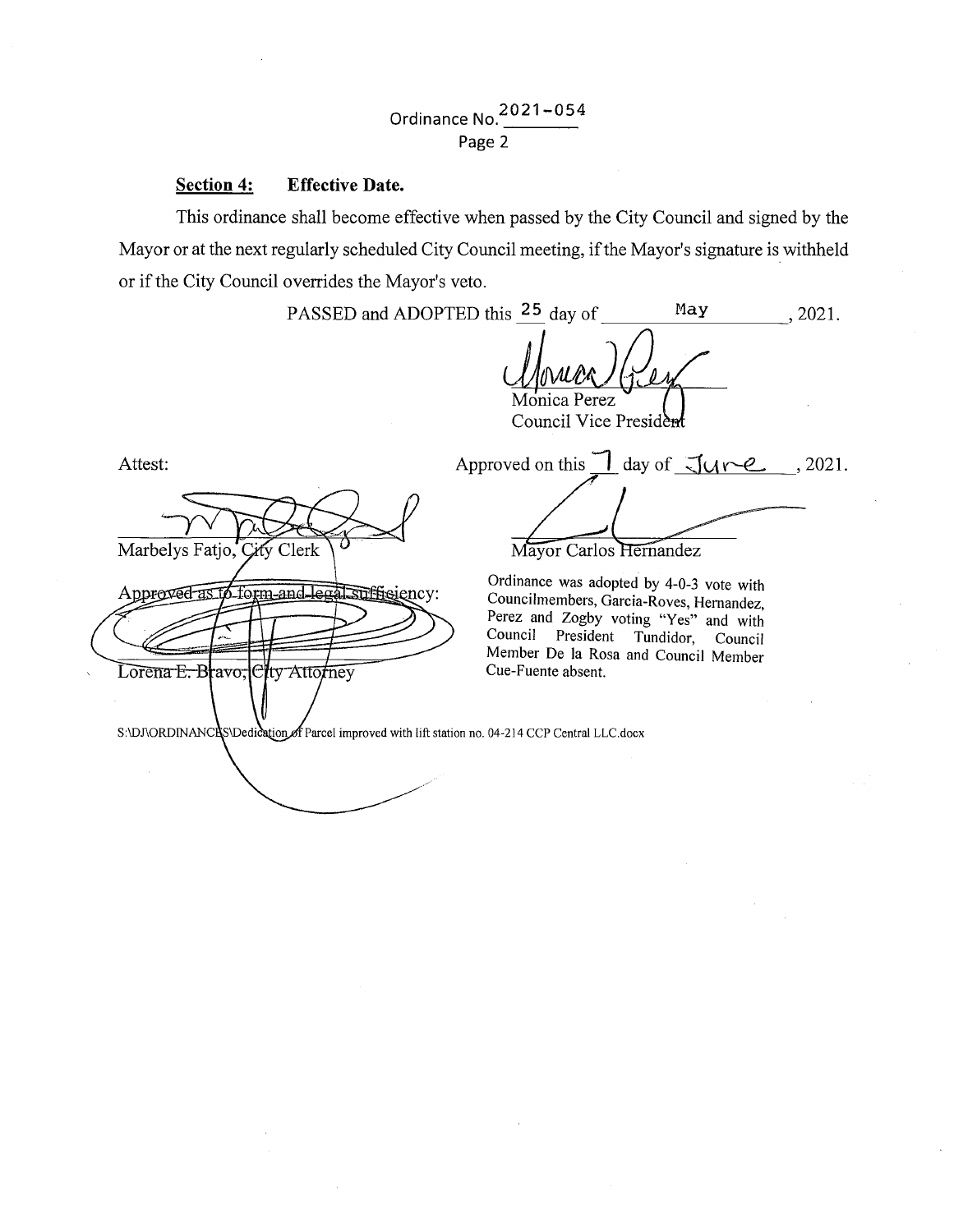## ATTACHMENT 1 DEED

 $\bar{z}$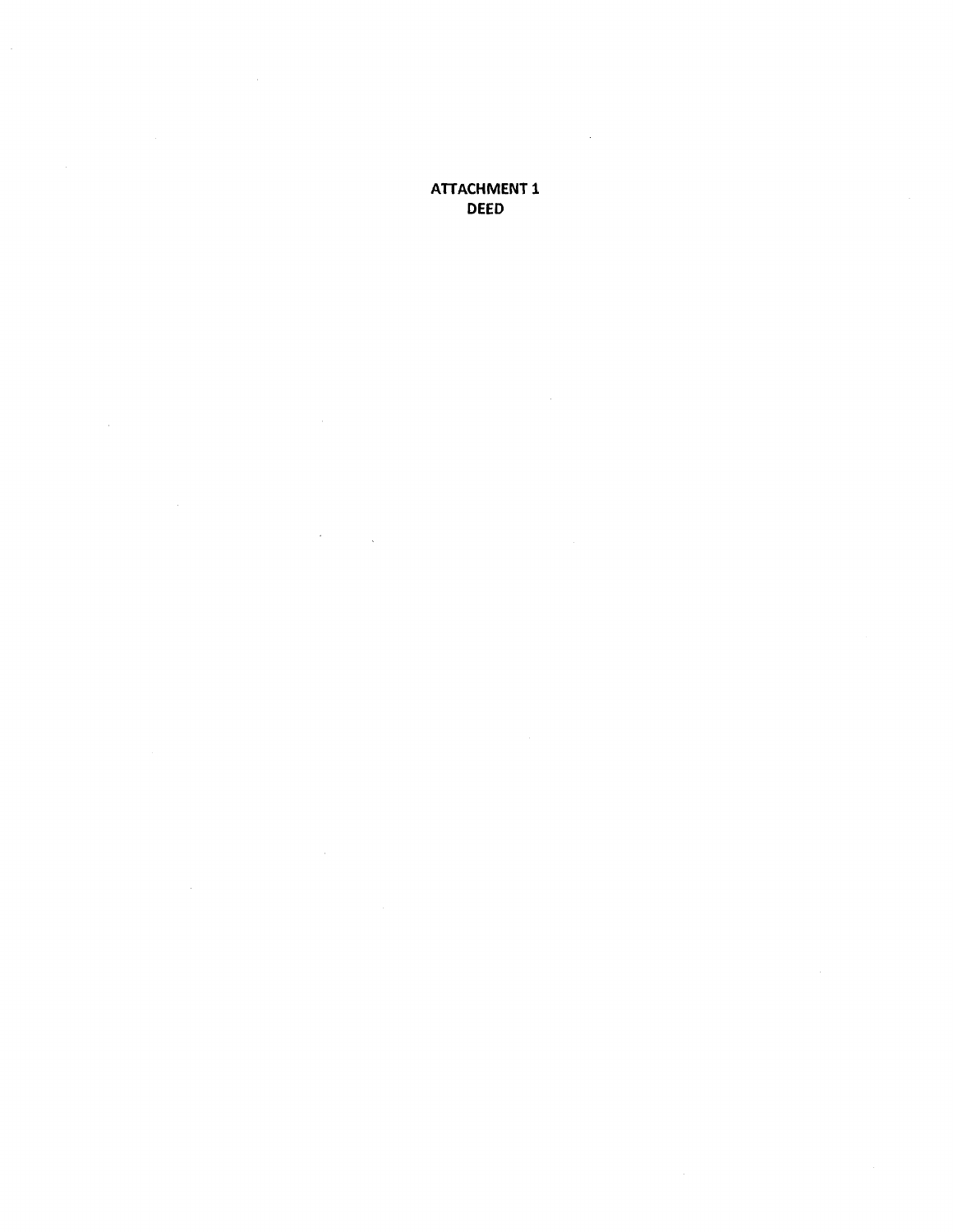·THIS INSTRUMENT WAS PREPARED BY AND WHEN RECORDED RETURN TO:

Margarita Martinez, Esq. 700 NW 1<sup>st</sup> Avenue, Suite 1620 Miami, FL 33136

Folio No.: 04-2017-004-0020

#### SPECIAL WARRANTY DEED

THIS SPECIAL WARRANTY DEED, is made this day of \_\_\_\_\_\_\_\_\_\_\_\_, 2021, between CCP CENTRAL LLC, a Delaware limited liability company, whose address is 700 NW 1st Avenue, Suite 1620, Miami, Florida 33136 ("Grantor") and CITY OF HIALEAH, a Florida municipal corporation, whose address is 501 Palm Avenue, Hialeah, Florida 33010 ("Grantee").

#### WITNESSETH THAT:

Grantor, for and in consideration of the sum of Ten and No/100 U.S. Dollars (\$10.00), and other good and valid consideration, the receipt and sufficiency of which are hereby acknowledged, does hereby grant, bargain and sell unto the Grantee and Grantee's successors and assigns, the parcel of land described on Schedule 1 hereto (the "Land") situate, lying and being in the County of Miami-Dade ("County"), State of Florida.

SUBJECT, HOWEVER, TO THE FOLLOWING:

1. Real property taxes, assessments and special district levies for the year in which this conveyance occurs and for subsequent years;

2. Zoning and other regulatory laws and ordinances affecting the Land;

3. Those matters that would be disclosed by an accurate survey of the Land;

4. Easements, reservations, restrictions, rights of way, and other matters of record, if any, which shall not be reimposed by this conveyance; and

5. The following restriction and right of reversion:

The Land may be used only as a parcel of land on which the lift station mote particularly described on Exhibit A-1 attached hereto and made a part hereof shall be operated and maintained, and all incidental uses thereto, and for no other use or purpose whatsoever (which will be deemed to exclude all other permitted uses) (the foregoing permitted use is herein called the "Permitted Use"), and it is expressly provided that if the Permitted Use is abandoned or the Land is used in violation of these restrictions, the title to the Land shall, at the request of Grantor, its successors and/or assigns, be returned to Grantor, its successors and/or assigns. This reversionary interest will constitute a servitude in and upon the Land and every part thereof, and will run with the Land and inure to the benefit of and be enforceable by Grantor, it successors and assigns (as described hereinabove) and will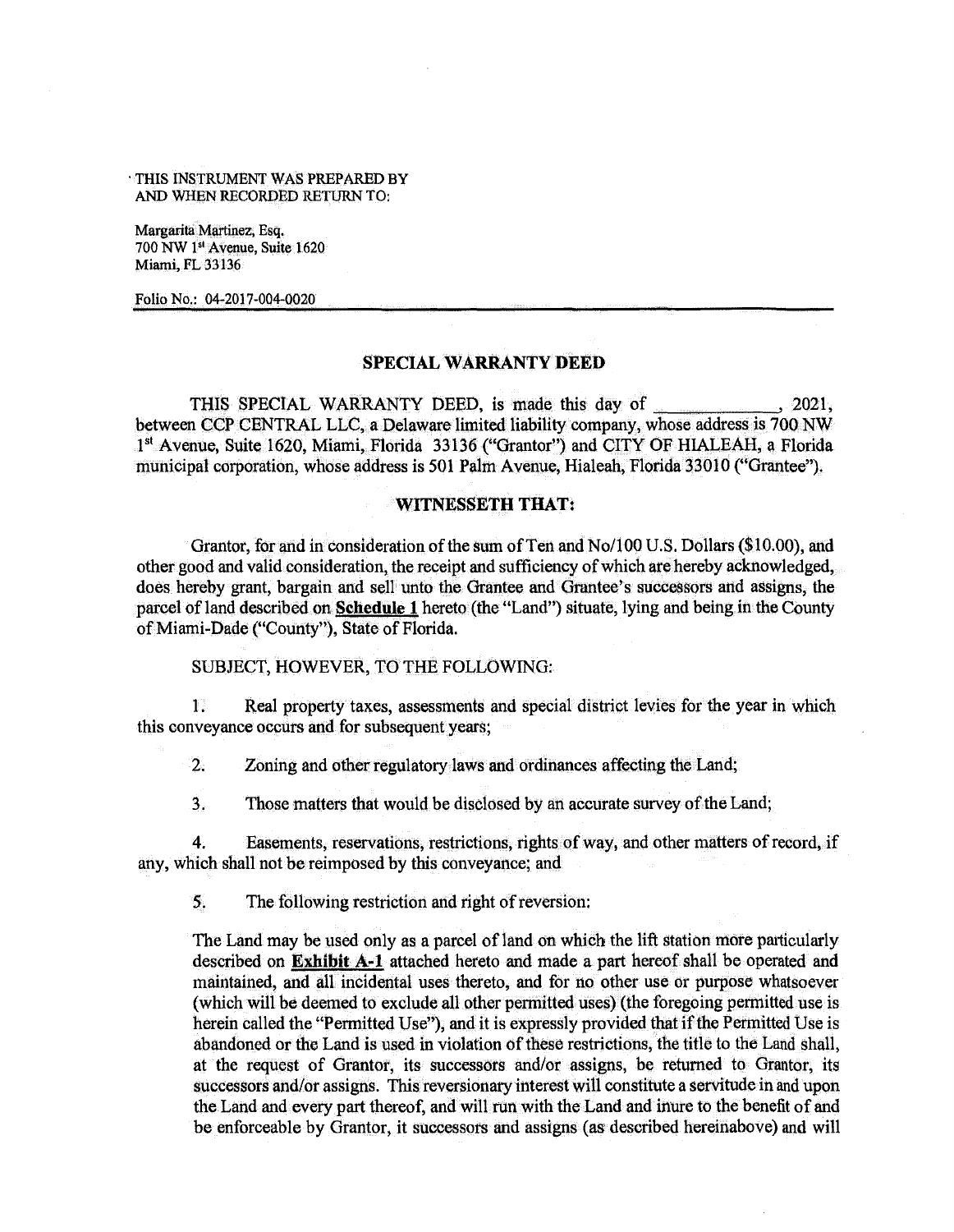burden the Grantee and its successors and assigns. No failure to enforce any restriction, covenant, condition, obligation, reservation, right, power, or charge herein contained will in any event be deemed a waiver of the right to thereafter enforce any· such restriction, covenant, condition, obligation, reservation, right, power or charge. These restrictions will remain in effect from the date of recording in the Public Records of the County for a term of thirty (30) years after the date of such recordation, after which time they shall be extended automatically for successive periods of ten (10) years each, unless released by the Grantor or its successors or assigns through which release must be evidenced by a written termination executed by Grantor (which may be executed in Grantor's sole and absolute discretion) and recorded in the Public Records of Miami-Dade County, Florida.

TOGETHER with the tenements, hereditaments and appurtenances thereunto belonging or in any way appertaining.

TO HAVE AND TO HOLD, unto Grantee, Grantee's heirs, successors and assigns in fee simple forever.

AND Grantor does hereby specially warrant the title to said Land and will defend the same against the lawful claims (excluding those arising out of the encumbrances and other matters described above) of any persons claiming by, through or under the Grantor, but none others.

IN WITNESS WHEREOF, Grantor has caused these presents to be signed by the undersigned on the day and year first above written.

x<br>Vitness CCP CENTRAL LLC,<br>a Delaware limited liab Mariela Santos Printed Name of Witness

ziness *fAUl* **\Ji l (,g NkJG</4** 

**a Delaware limited liability company** 

 $B_y:$   $\overline{\phantom{a}}$ 

Margarita Martinez, Vice President

Printed Name of Witness

STATE OF FLORIDA (1)

COUNTY OF MIAMI-DADE )

The foregoing Special Warranty Deed was. acknowledged before me by means of **RI**  physical presence or  $\Box$  online notarization this  $\sqrt{\mathcal{N}}$  day of  $\sqrt{\mathcal{N}}$   $\mathcal{N}$ , 2021, by Margarita Martinez, as the Vice President of CCP CENTRAL LLC, a Delaware limited liability company; who is personally known to me.

) ss.:



~~...:....jf-=~.~--~....:L.\_,..,,,i~~~~~~~~ Signature of Notary Public (Notary Seal) Name: **Mariela Santos** My Commission Expires: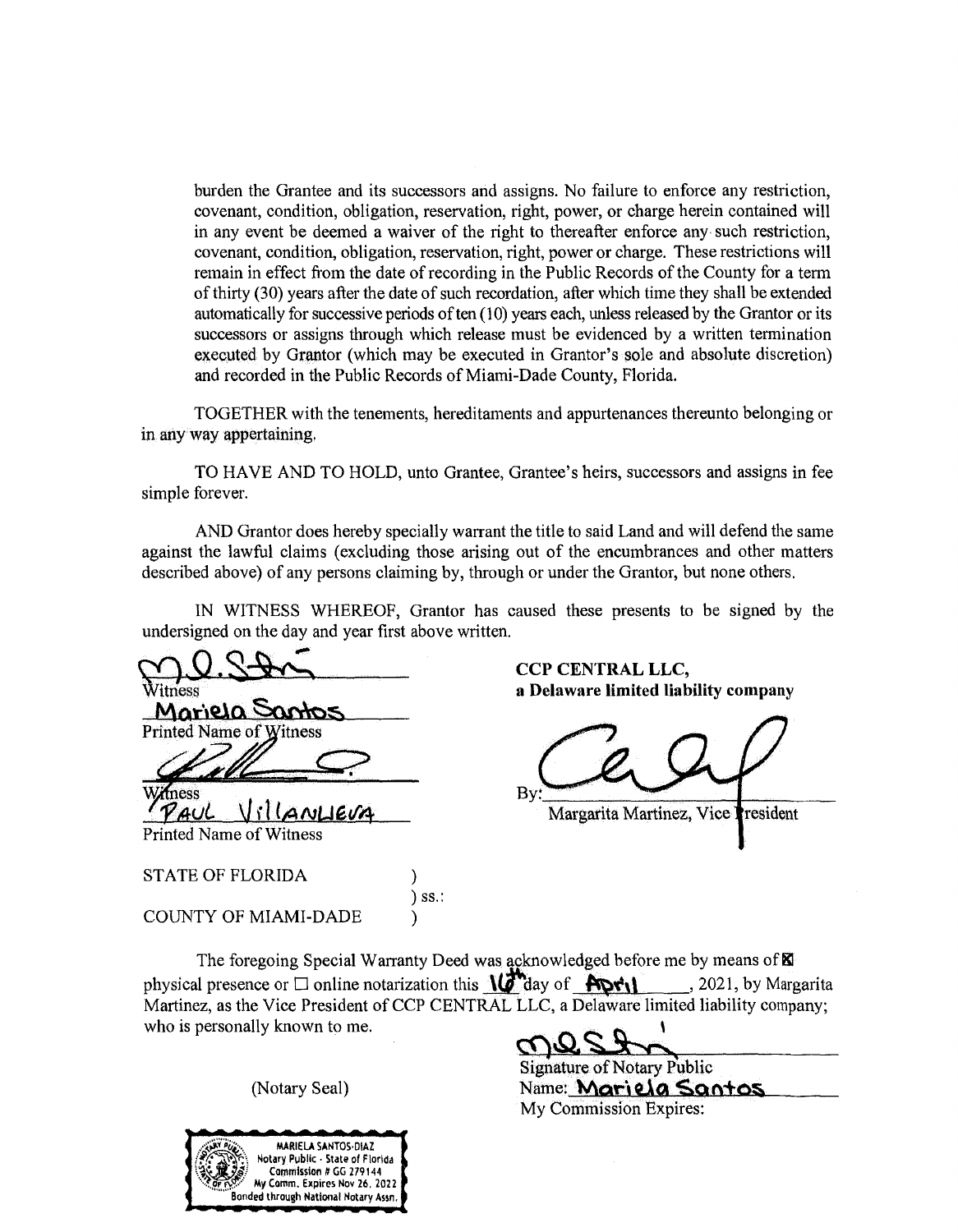#### **SCHEDULE 1 TO DEED**  LEGAL DESCRIPTION

 $\sim 10^7$ 

 $\mathbb{R}^2$ 

TRACT "B" OF COUNTYLINE CORPORATE PARK CENTRAL, ACCORDING TO THE PLAT THEREOF RECORDED IN PLAT BOOK 175, PAGE 17, OF THE PUBLIC RECORDS OF MIAMI-DADE COUNTY, FLORIDA

 $\sim$ 

 $\sim 10^7$ 

 $\sim 10^7$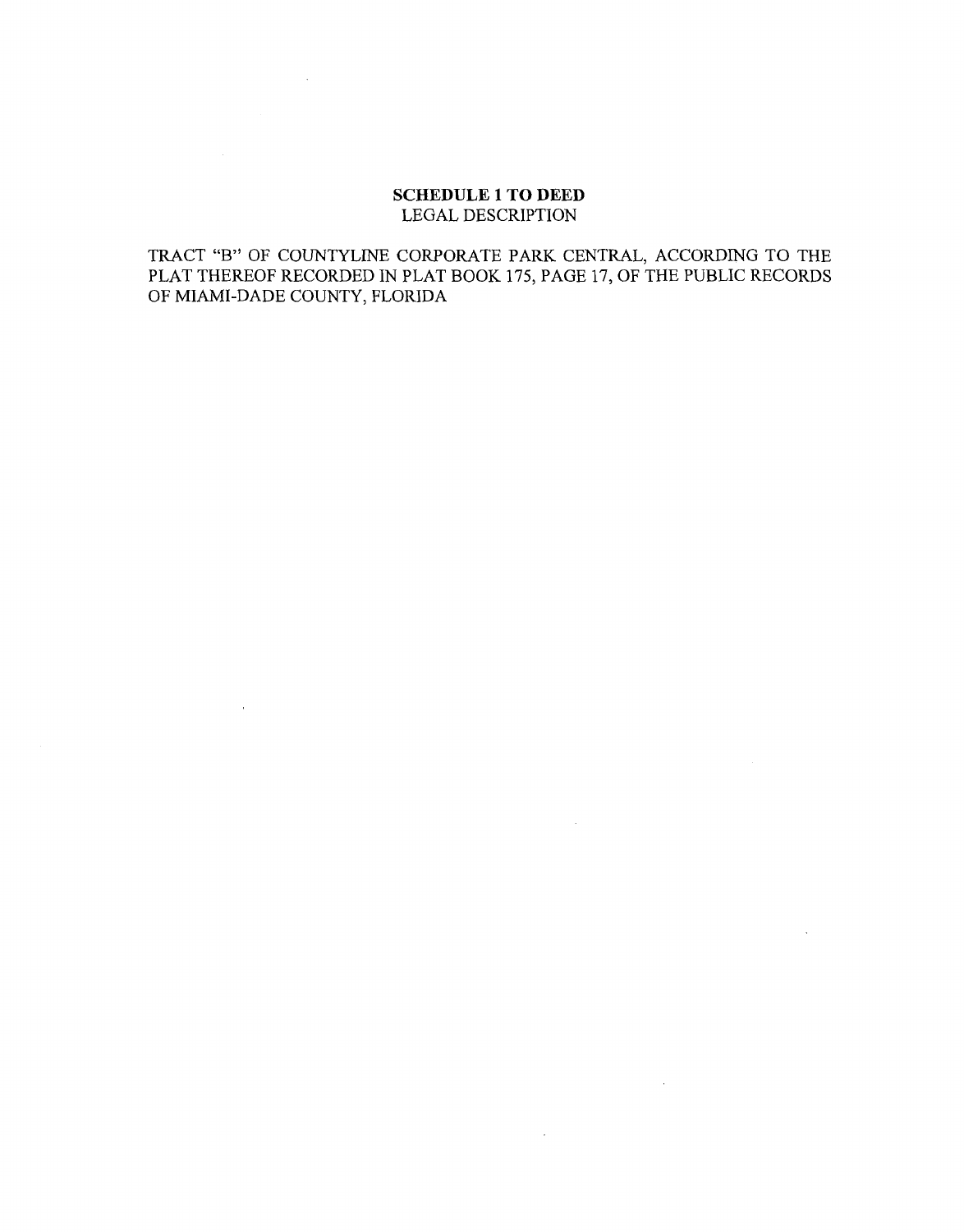## **EXHIBIT A-1 TO DEED**  DESCRIPTION OF LIFT STATION

/

 $\hat{\mathcal{L}}_i$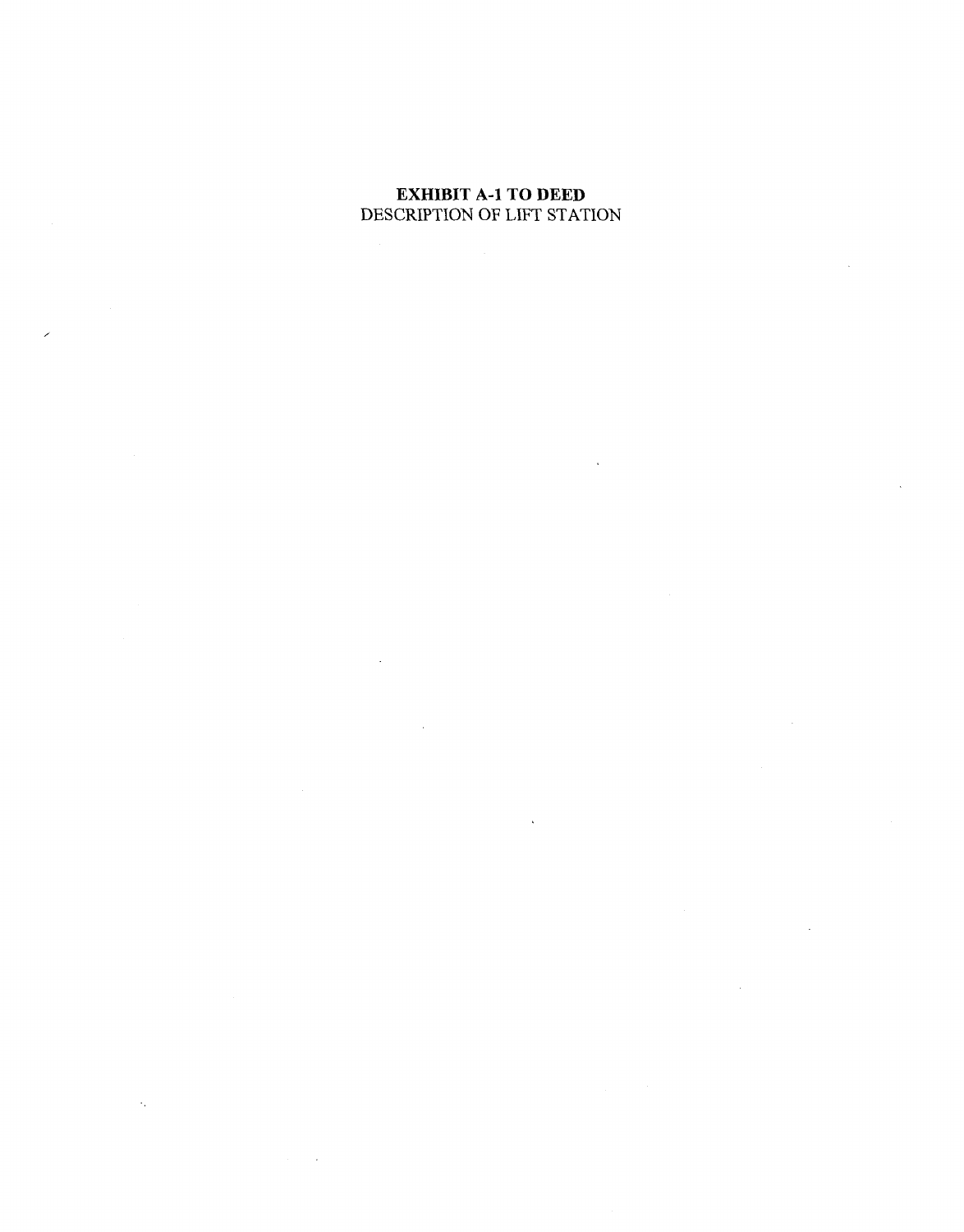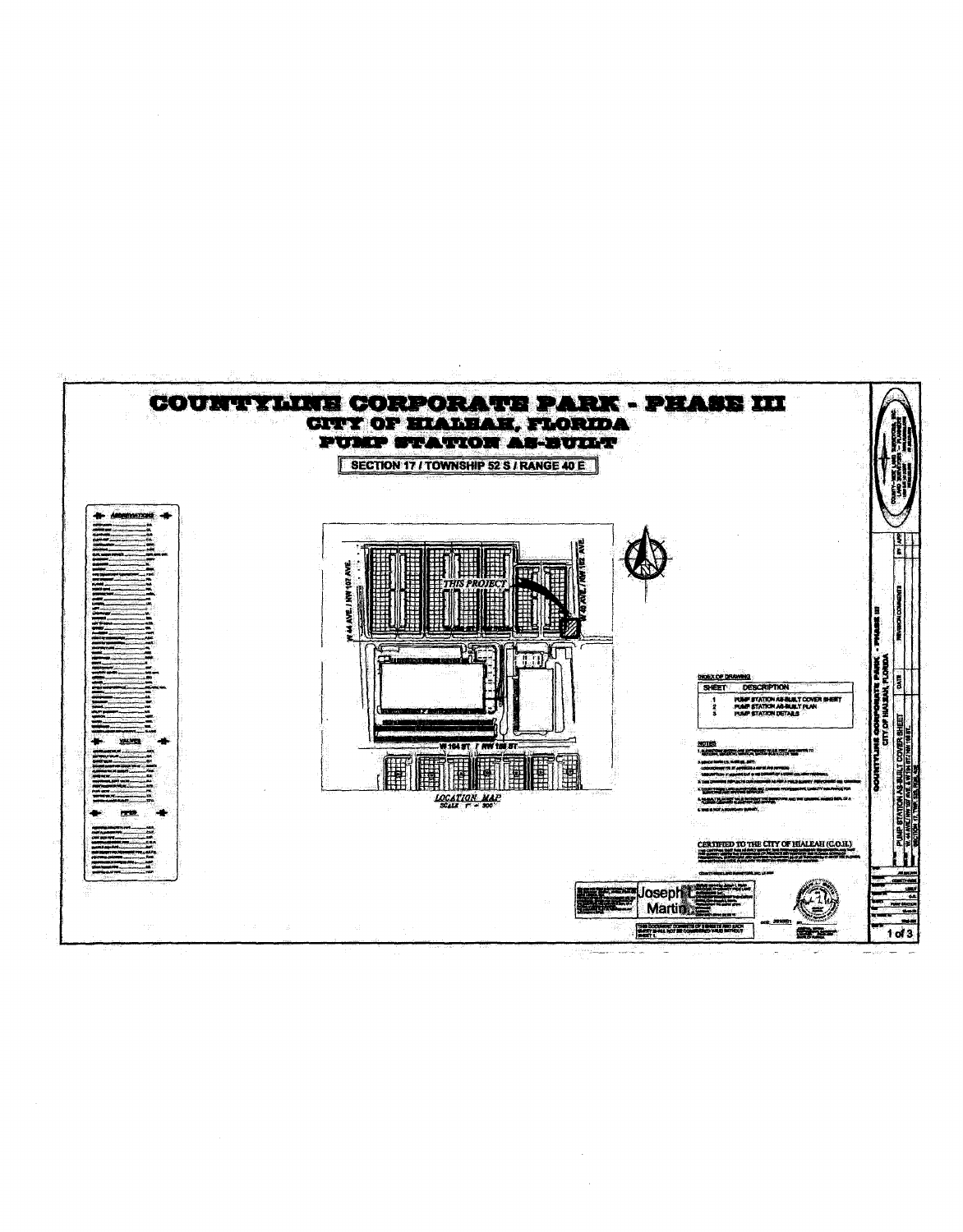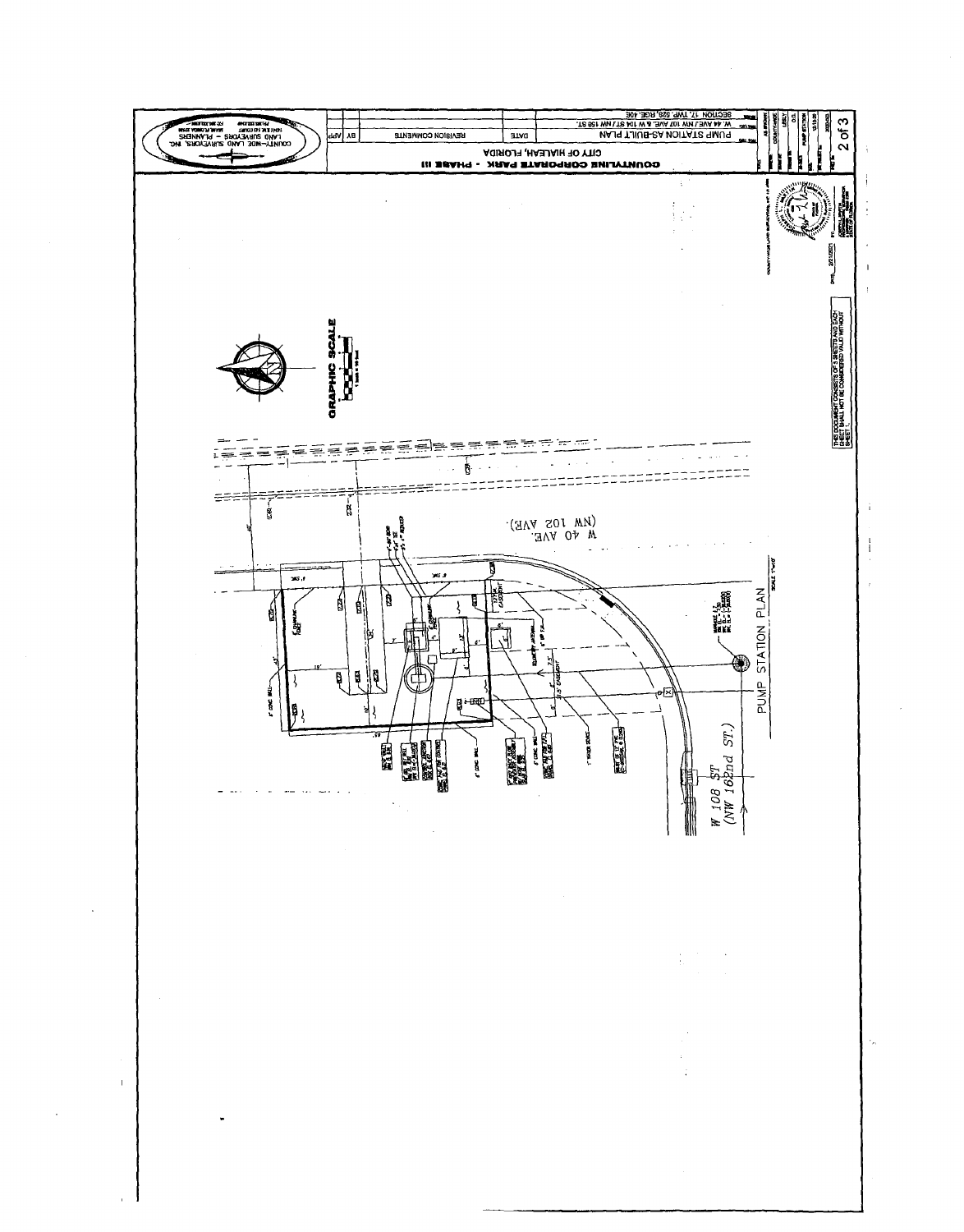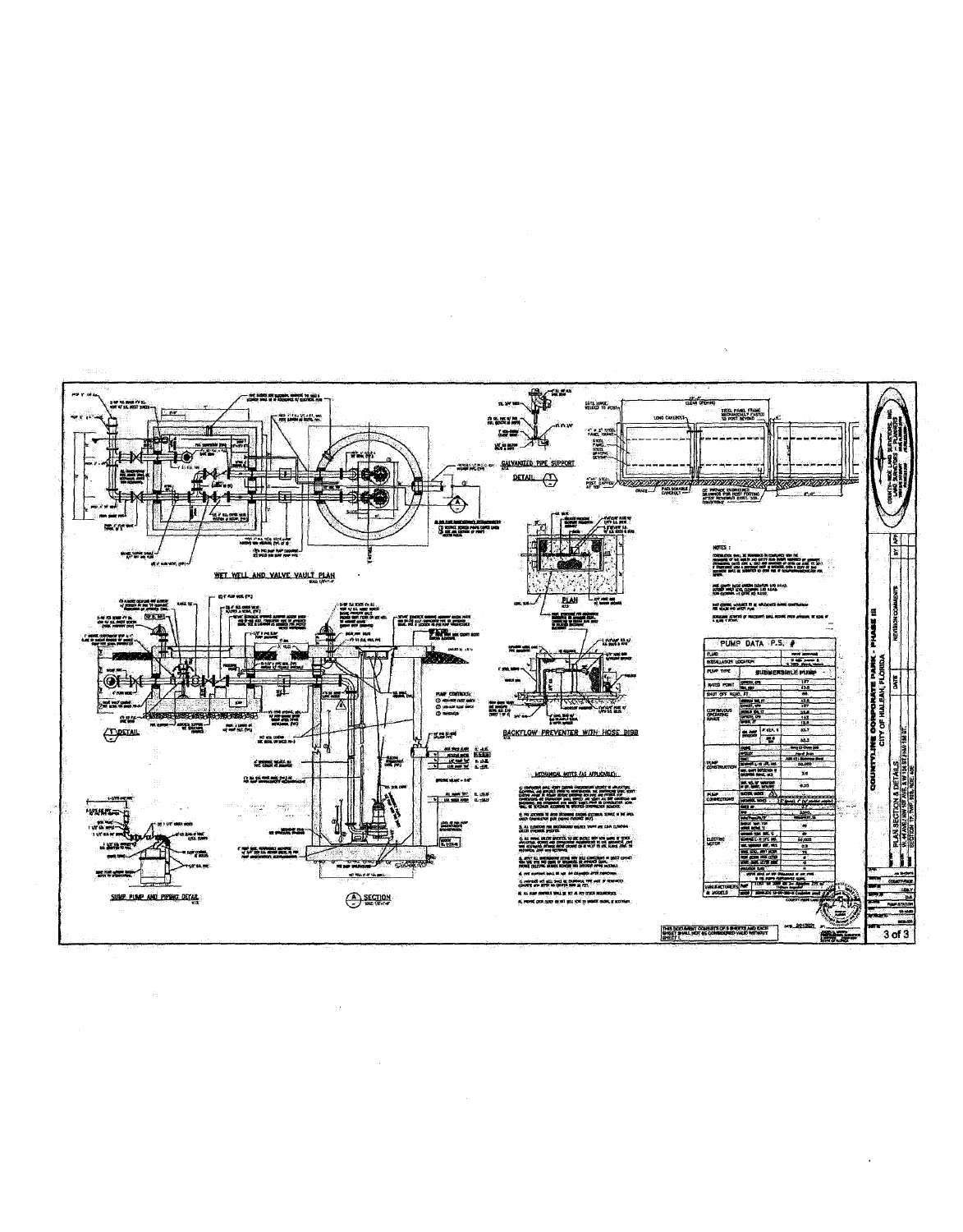## **ATTACHMENT 2** TITLE AFFIDAVIT WITH OPINION OF TITLE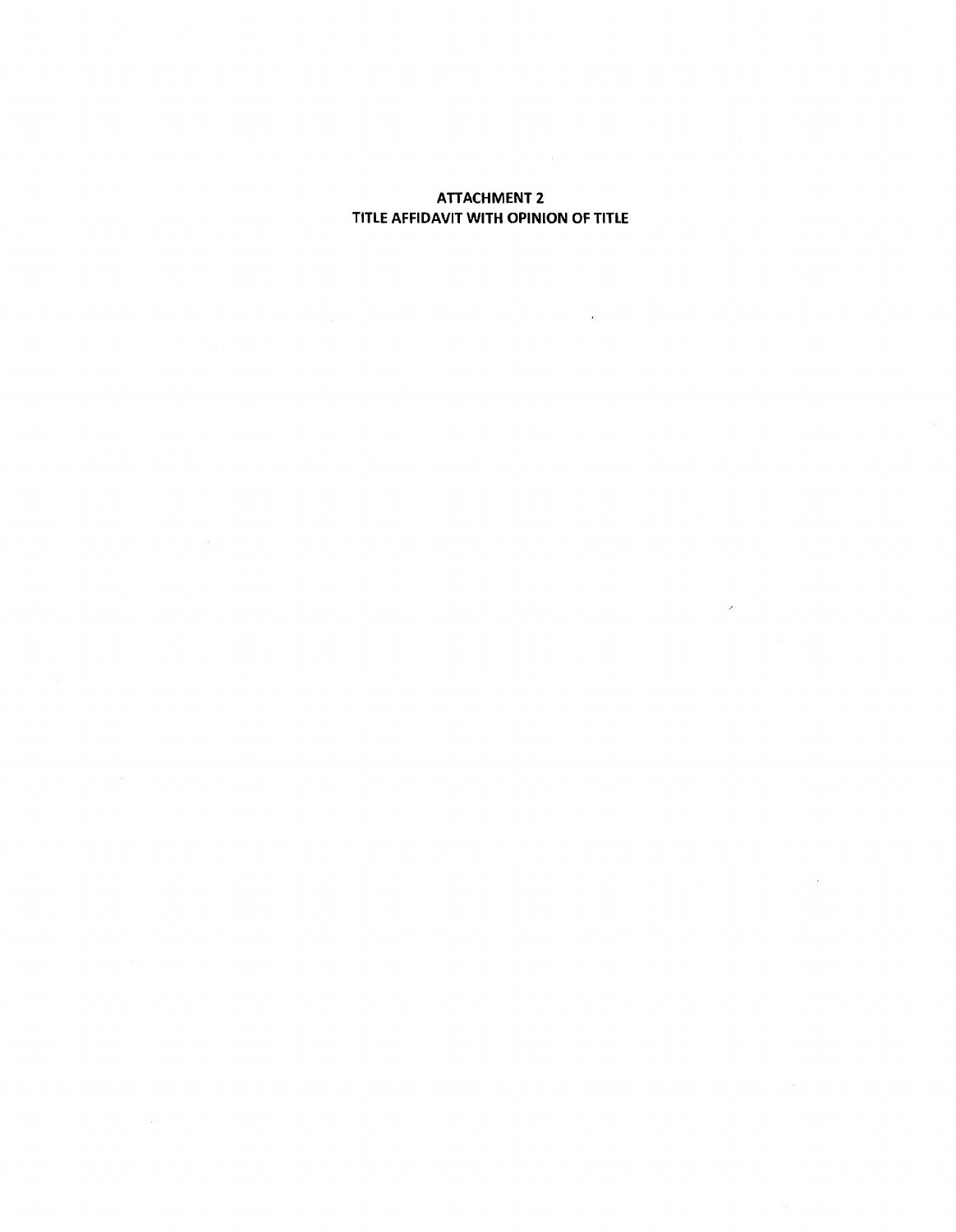#### **TITLE AFFIDAVIT**

#### STATE OF FLORIDA  $\}$ COUNTY OF MIAMI-DADE }

#### RE: SPECIAL WARRANTY DEED FOR LIFT STATION PARCEL IN PHASE III

BEFORE ME, the undersigned authority, personally Margarita Martinez ("Affiant"), in her capacity as the Vice President of CCP CENTRAL LLC, a Delaware limited liability company, ("Company") who, in her capacity as Vice President of the Company, being by me first duly sworn, says the following, as of the date hereof, to the best of Affiant's knowledge, information and belief:

1. That certain property more particularly described in **Exhibit** A hereto (the "Property") is owned by the Company.

2. That no work has been done for construction, alterations or improvements at the Property by or through the Company during the last ninety (90) days for which payment has not been made except in connection with improvements for which provisions have been made for payment.

3. That there are no matters pending against the Company that would rise to a mechanics' lien that would attach to the Property between the most recent effective date of the Opinion of Title delivered simultaneously with this Affidavit, which is attached hereto as **Exhibit B** (the "Opinion") and the date of this Affidavit.

4. That the Company has paid all municipal fees and charges which may result in a lien against the Property that are due and payable as of the date hereof or provisions have been made for payment, including any unpaid bills, liens or assessments for mowing, water, sanitary sewers, paving or other public utilities or improvements made by any government agency or department.

5. That the Company will promptly pay or discharge any liens, assessment, charges, taxes or fees or other municipal liens which appear on a municipal lien search which are liens for amounts due and payable as of the date of this Affidavit, with it being understood that the Company shall have no liability for any such charges as they apply after such date.

6. That there are no tenants or occupants in possession of the Property, other than the Company.

7. That from and after the most recent effective date of the Opinion until and through the recording of the Deed (the "Deed") of the Property from the Company to the City of Hialeah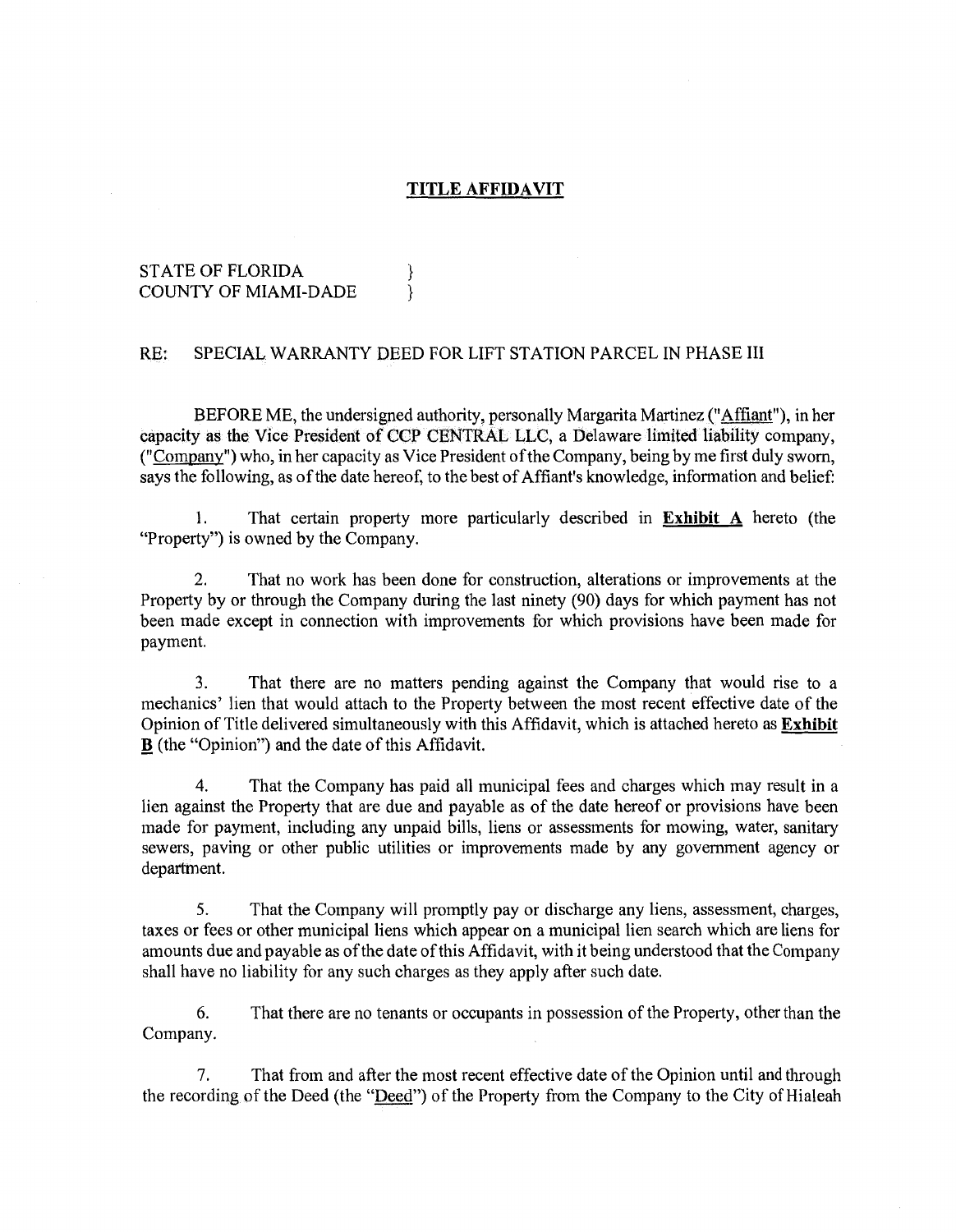(the "City"), the Company has not and will not execute any instrument that would adversely affect the title to the Property or prevent it from becoming vested in the City.

6. The Company is the fee simple owner of the Property.

7. The Company is active and in good standing, no proceeding is pending for its dissolution or termination and Affiant is its duly appointed Vice President with authority to bind the Company.

8. Affiant gives this Affidavit to the best of Affiant's knowledge, information and belief on individual knowledge and on behalf of the Company in the capacity as its Vice President, but Affiant shall have no personal liability under this Affidavit.

FURTHER AFFIANT SAYETH NOT.

CCP CENTRAL LLC, a Delaware limited liability compa

Bv.

Margarita Martinez, Vice President

SWORN AND SUBSCRIBED TO BEFORE ME BY MEANS OF E PHYSICAL PRESENCE OR 0 ONLINE NOTARIZATION THIS \<J"~ay of **J\'t>t"\\** , 2021, BY MARGARITA MARTINEZ, AS VICE PRESIDENT OF CCP CENTRAL LLC, A DELAWARE LIMITED LIABILITY COMPANY, WHO IS PERSONALLY KNOWN TO ME.

NOTARY PUBLIC

[SEAL]

MARIELA SANTOS-DIAZ Notary Public - State of Florida Commission # GG 279144 Comm. Expires Nov 26, 2022 Bonded through National Notary Assn.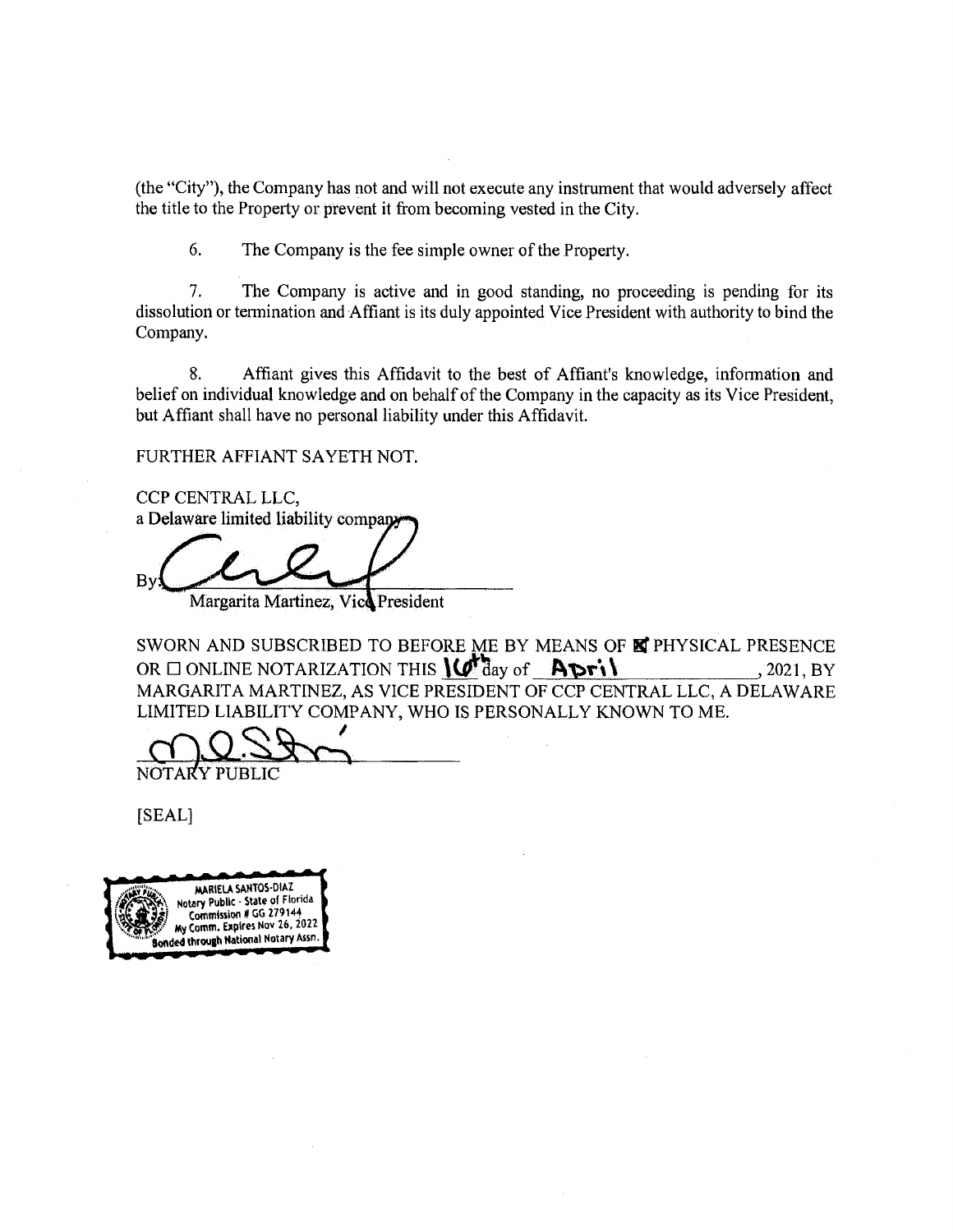#### **EXHIBIT A LEGAL DESCRIPTION OF PROPERTY**

TRACT "B" OF COUNTYLINE CORPORA TE PARK CENTRAL, ACCORDING TO THE PLAT THEREOF RECORDED IN PLAT BOOK 175, PAGE 17, OF THE PUBLIC RECORDS OF MIAMI-DADE COUNTY, FLORIDA.

 $\sim 40$ 

 $\sim 10^{-1}$ 

 $\sim$ 

 $\mathcal{L}^{\text{max}}_{\text{max}}$  and  $\mathcal{L}^{\text{max}}_{\text{max}}$ 

 $\sim 10^{-11}$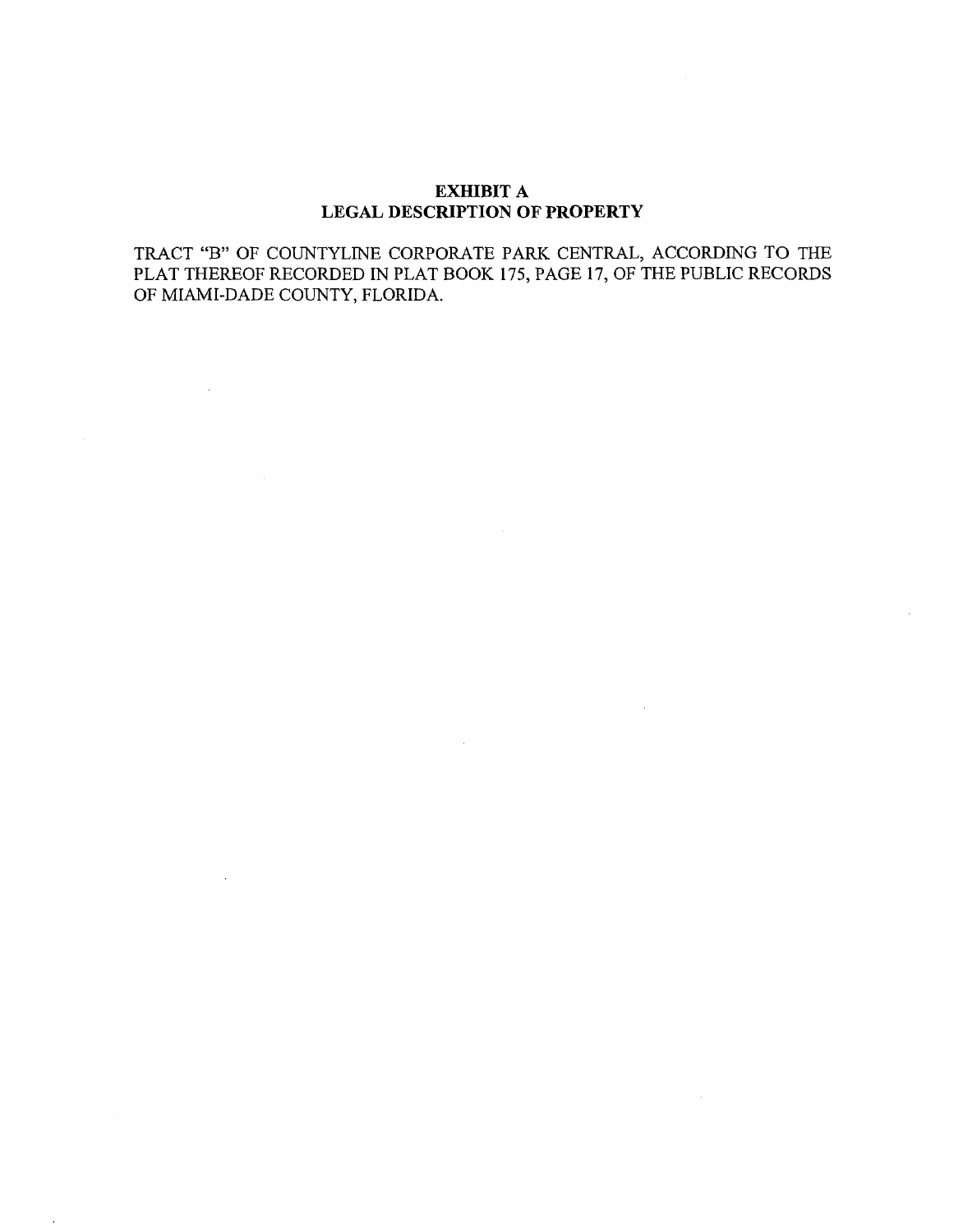## EXHIBIT **B** OPINION OF TITLE

 $\bar{\gamma}$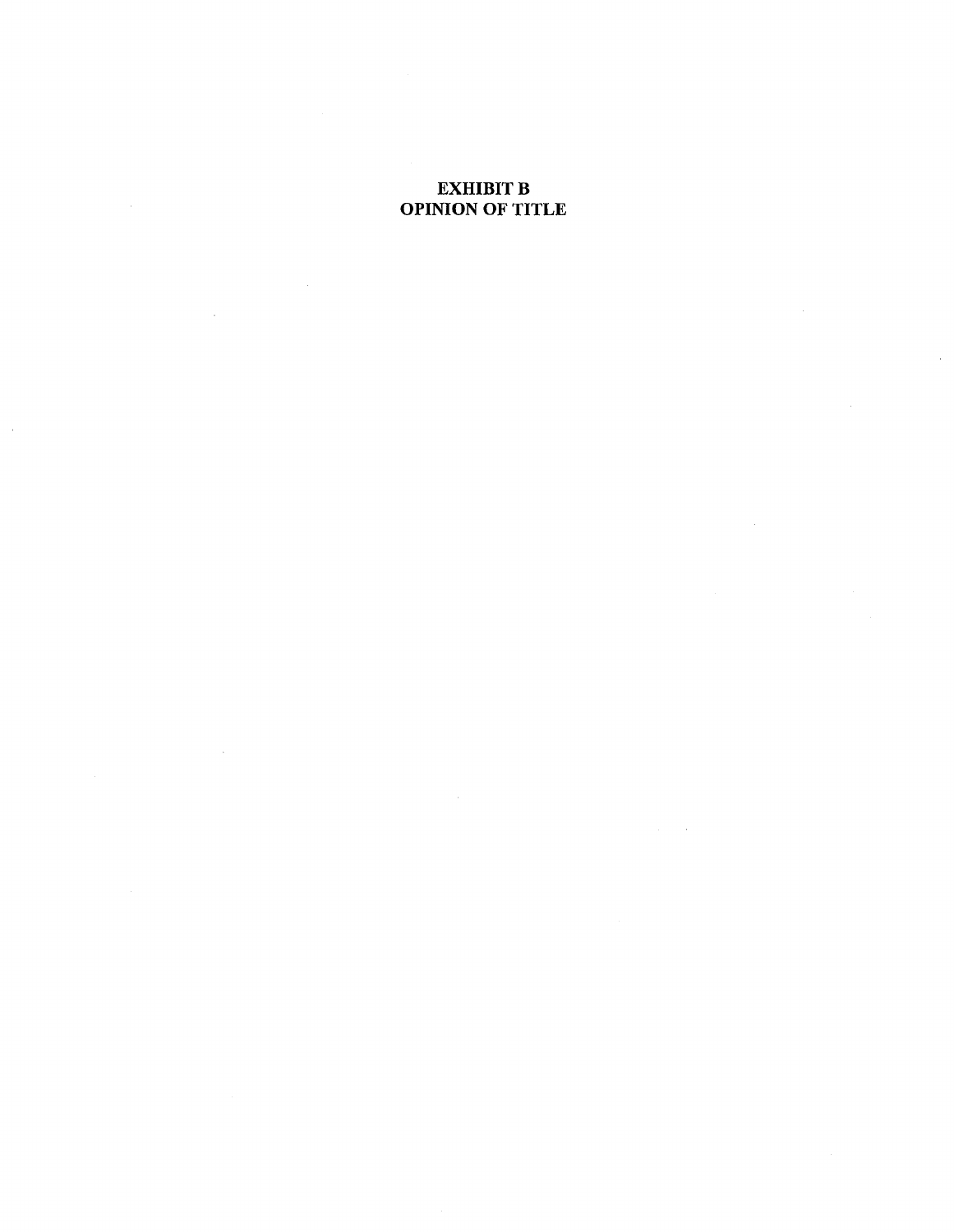#### TO: City of Hialeah, Florida

With the understanding that this Opinion of Title is furnished to City of Hialeah, Florida, it is hereby certified that I have examined a complete "Abstract of Title" covering the period from the beginning to the 10<sup>th</sup> day of March 2021, at the hour of 11 :OOPM, inclusive, of the following described property.

Legal Description:

 $\Delta\sim 10^{-11}$ 

## SEE EXHIBIT "A" ATTACHED

I am of the Opinion that on the last mentioned date, the fee simple title to the above-described real property was vested in:

CCP Central LLC, a Delaware limited liability company (O.R. Book 31504, Page 441)

NOTE: For Limited Partnership or Joint Venture indicate comprising the Limited Partnership or Joint Venture and identify who is authorized to execute.

#### With Kolleen Cobb, VP Secretary or Margarita M Martinez, VP Asst. Secretary or Mauricio H. Anderson, VP, authorized to sign on behalf of CCP Central LLC, a Delaware limited liability company

Subject to the following encumbrances, liens and other exceptions:

RECORDED MORTGAGES: NONE

RECORDED CONSTRUCTION LIENS, CONTRACT LIENS AND JUDGMENTS: **NONE** 

GENERAL EXCEPTIONS:

SEE ATTACHED

SEE ATTACHED

SPECIAL EXCEPTIONS: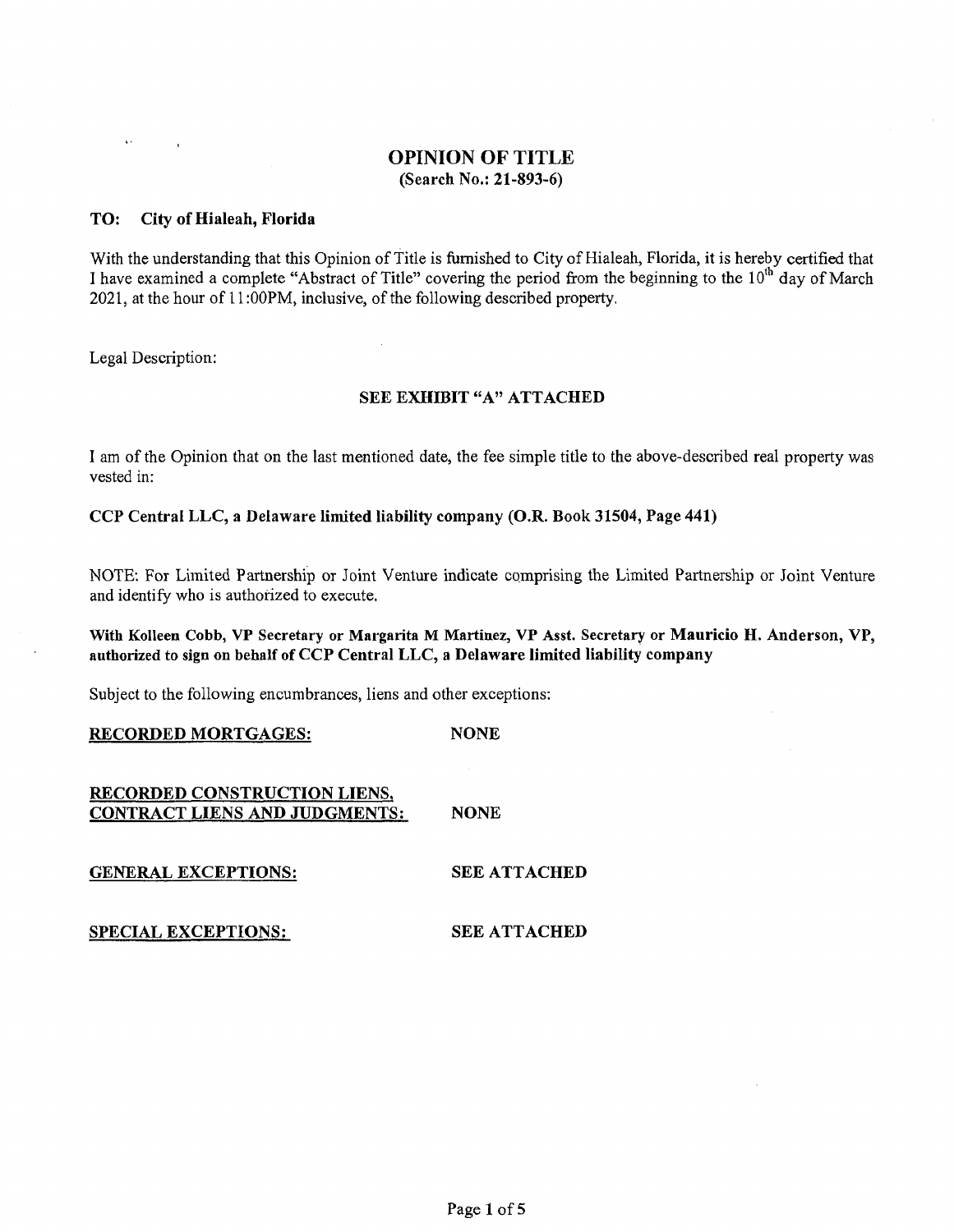I HEREBY CERTIFY that I have reviewed all the aforementioned encumbrances and exceptions.

Therefore, it is my opinion that the following party (ies) must join in the agreement in order to make the agreement a valid and binding covenant on the lands described herein.

| <b>NAME</b>                                                                          | interest                  | <b>SPECIAL EXCEPTION NUMBER</b> |  |  |  |
|--------------------------------------------------------------------------------------|---------------------------|---------------------------------|--|--|--|
| <b>CCP Central LLC, a</b><br>Delaware limited liability company                      | <b>Fee Simple</b>         | N/A                             |  |  |  |
| The following is a description of the aforementioned abstract and its continuations: |                           |                                 |  |  |  |
| <b>NUMBER</b>                                                                        | <b>COMPANY CERTIFYING</b> | NO. OF ENTRIES PERIOD COVERED   |  |  |  |

| <b>Paramount Title Services, Inc.</b> | 15 |
|---------------------------------------|----|

I HEREBY CERTIFY that the legal description contained in this Opinion of Title coincides with, and is the same as, the legal description in the proffered, recordable agreement.

I, the undersigned, further certify that I am an attorney-at-law duly admitted to practice in the State of Florida and a member in good standing of the Florida Bar.

Respectfully submitted this  $26<sup>th</sup>$  day of March 2021.

Eliana Leal/Esq. Florida Bar No. 55328

## STATE OF FLORIDA COUNTY OF MIAMI-DADE

The foregoing instrument was acknowledged before me this 26<sup>th</sup> day of March 2021, by **Ellana-Leal**, who is personally known to me or has produced as identification



Notary Public

Evelyn Branas Printed Name

My Commission Expires: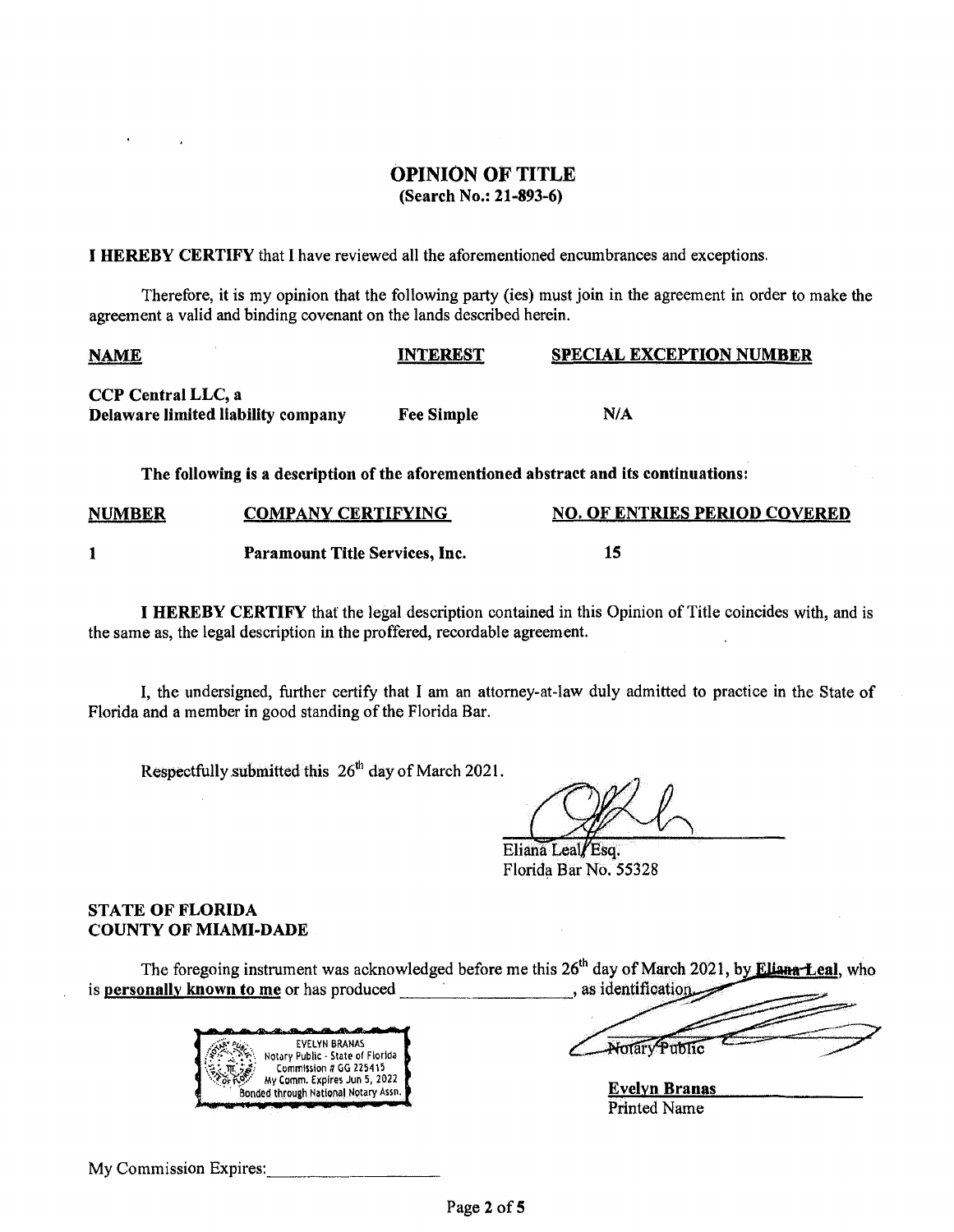#### EXHIBIT "A"

#### LEGAL DESCRIPTION:

Tract "B" of "COUNTYLINE CORPORATE PARK CENTRAL", according to the plat thereof, as recorded in Plat Book 175, at Page 17, of the Public Records of Miami-Dade County, Florida.

#### ALSO KNOW AS :

A portion of Tract 24 of "FLORIDA FRUIT LANDS COMPANY'S SUBDIVISION No, 1", in Section 17, Township 52 South, Range 40 East, Miami-Dade County, Florida, being more particularly described as follows:

COMMENCE at the Center Corner of said Section 17; thence  $N02°41'10''W$  along the East Line of the Northwest 1/4 of said Section 17 for 99.00 feet; thence S87 °18 'SO"W for 4 0. 00 feet to the POINT OF BEGINNING of the parcel of land hereinafter described; thence continue S87°18'50"W for 45.00 feet; thence N02 ° 41 'lO"W for 65. 00 feet; thence N87°18' 50"E for 45. 00 feet; thence NO2°41'10"W for 65.00 feet; thence N87°18'50"E for 45.00 feet; thence<br>SO2°41'10"E along a line parallel with and 40 feet West of the East Line of the Northwest 1/4 of said Section 17 for 65.00 feet to the Point of Beginning.

Containing 2,925 Square Feet, more or less, by calculations.

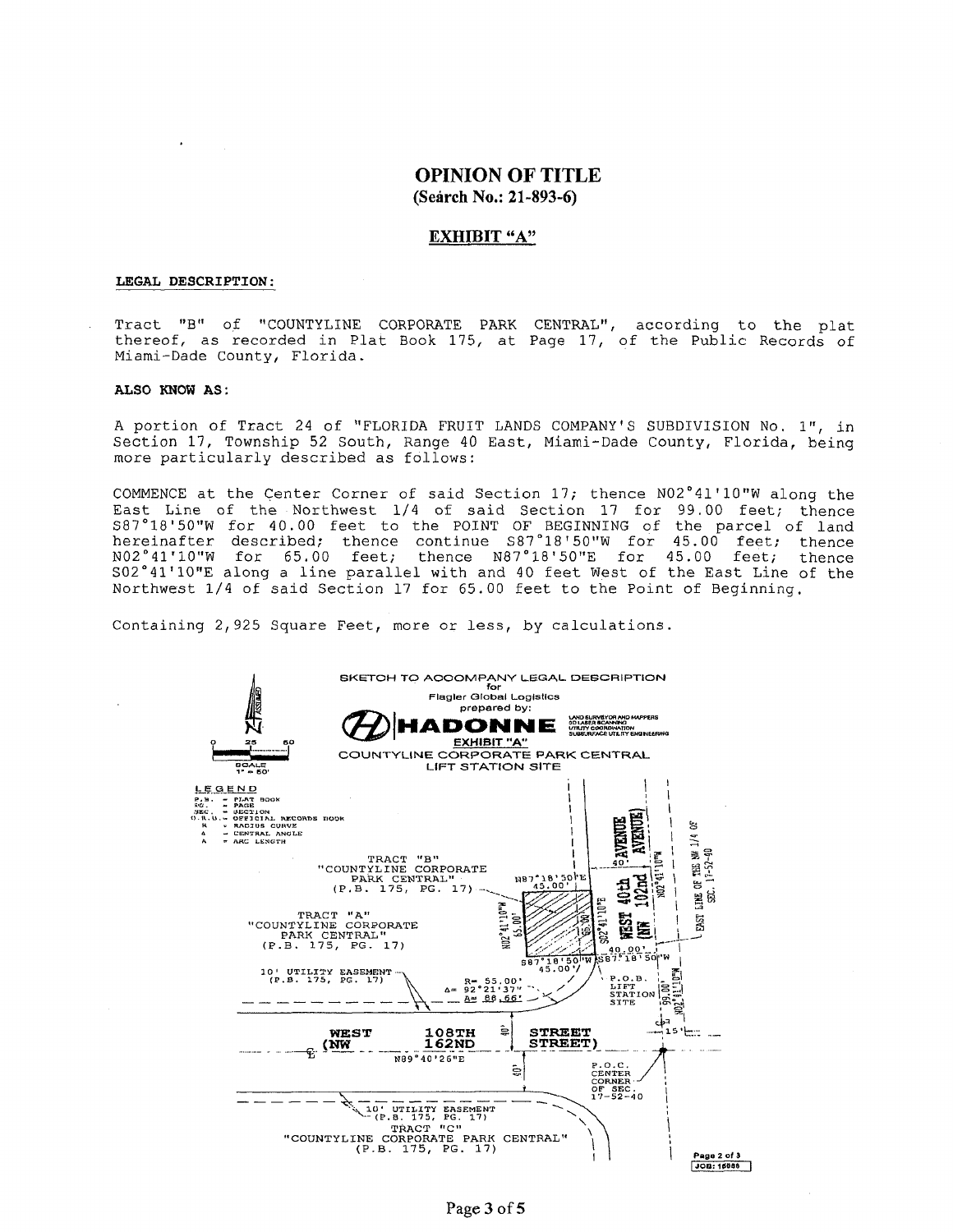#### GENERAL EXCEPTIONS:

- 1. Taxes or assessments now or hereafter due.
- 2. Rights of persons other than the above owners who are in possession or with right to possession.
- 3. Encroachments, overlays, boundary line disputes, or other matters which would be disclosed by an accurate survey or inspection of the premises.
- 4. Any unrecorded laborer's, mechanic's, materialmens', or municipal liens.
- 5. Any lien provided by Chapter 159, Florida Statutes, or provided by Miami-Dade County Ordinance NO. 84- 10 in favor of any city, town, village, port authority, etc. for unpaid service charges for services by any water systems, sewer system, or gas systems serving the land described herein.
- 6. Zoning and other restrictions imposed by governmental authority.
- 7. Easements, or claims of easements, not shown in the public records.
- 8. Any adverse claim to any portion of said land which has been created by artificial means or has accreted to any such portion so created and riparian rights, if any.
- 9. Any unpaid charges due for waste, water and sewer services.

#### SPECIAL EXCEPTIONS:

- I. EASEMENTS, RESTRICTIONS, RESERVATIONS, COVENANTS AND CONDITIONS SET FORTH ON PLAT OF Florida Fruit Lands Company's Subdivision No. 1, Plat Book 2, Page 17, Public Records Miami-Dade County, Florida.
- 2. EASEMENTS, RESTRICTIONS, RESERVATIONS, COVENANTS AND CONDITIONS SET FORTH ON PLAT OF Countyline Corporate Park Central, Plat Book 175, Page 17, Public Records Broward County, Florida.
- 3. DEED: The Trustees of the Internal Improvement Fund of the State of Florida TO Richard J. Bolles. dated December 24, 1908, filed January 7, 1909 in Deed Book 46, Page 240.
- 4. DEED: Board of Commissioners of Everglades Drainage District of. the State of Florida TO T.J. Wisecarver, dated June 28, 1920, filed November 18, 1920 in Deed Book 236, Page 281.
- 5. DEED: Everglades Drainage District, a Florida body corporate TO State of Florida, dated September 15, 1950, filed October 5, 1950 in Deed Book 3344, Page 17.
- 6. DEED: State of Florida through the Trustees of the Internal Improvement Fund of the Stale of Florida TO Trustees of the Internal Improvement Fund of the State of Florida, dated December 15, 1950, filed February 23, 1951 in Deed Book 3403, Page 185.